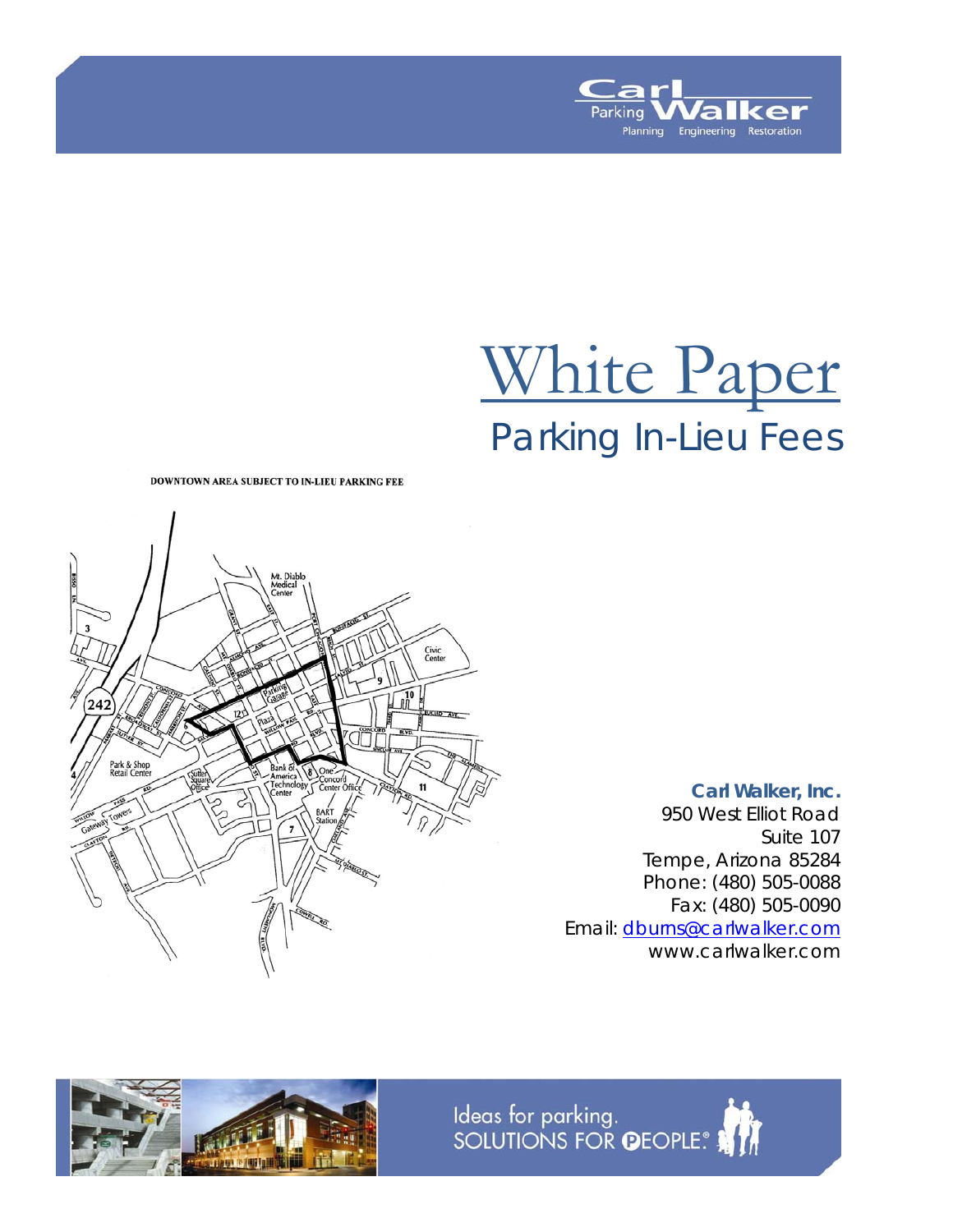

# **Fees In Lieu of Required Parking**

## Introduction

Some cities allow developers to pay a fee in lieu of providing parking spaces required by zoning ordinances, and use this revenue to finance public parking spaces to replace the private parking spaces the developers would have been required to provide.

These in-lieu programs can reduce the cost of development, encourage shared parking, improve urban design, support historic preservation and allow development of sites that cannot physically accommodate the required parking. Establishment of in-lieu fees also reveals that the cost of complying with minimum parking requirements is more than four times the cost of the impact fees that cities levy for all other public purposes combined. The high cost of meeting parking requirements suggests other promising in-lieu policy options that allow developers to reduce parking demand rather than increase the parking supply and provide a mechanism to support alternative transportation modes that help accomplish that goal. Reducing parking demand can cost far less than increasing the parking supply.

## Advantages of In-Lieu Fees

In-lieu fees have five major advantages for both cities and developers.

- 1. *A new option*. In-lieu fees give developers an alternative to meeting the parking requirements on sites where providing all the required parking spaces would be difficult or extremely expensive.
- 2. *Shared parking*. Public parking spaces allow shared use among different sites where the peak parking demands occur at different times. Shared public parking is more efficient and cost effective than single-use private parking because fewer spaces are needed to meet the total peak parking demand. Shared parking also allows visitors to leave their cars parked while making multiple trips on foot, and is one of the easiest ways to make better use of scarce urban land.
- 3. *Better urban design.* Cities can put public parking lots and structures where they have the lowest impact on vehicle and pedestrian circulation. Less on-site parking allows continuous storefronts without "dead" gaps for adjacent surface parking lots. To improve the streetscape, some cities dedicate the first floor of the public parking structures to retail uses. Developers can undertake infill projects without assembling large sites to accommodate on-site parking, and architects have a greater range of design options that can translate into more attractive buildings



Ideas for parking.<br>SOLUTIONS FOR **O**EOPLE.®

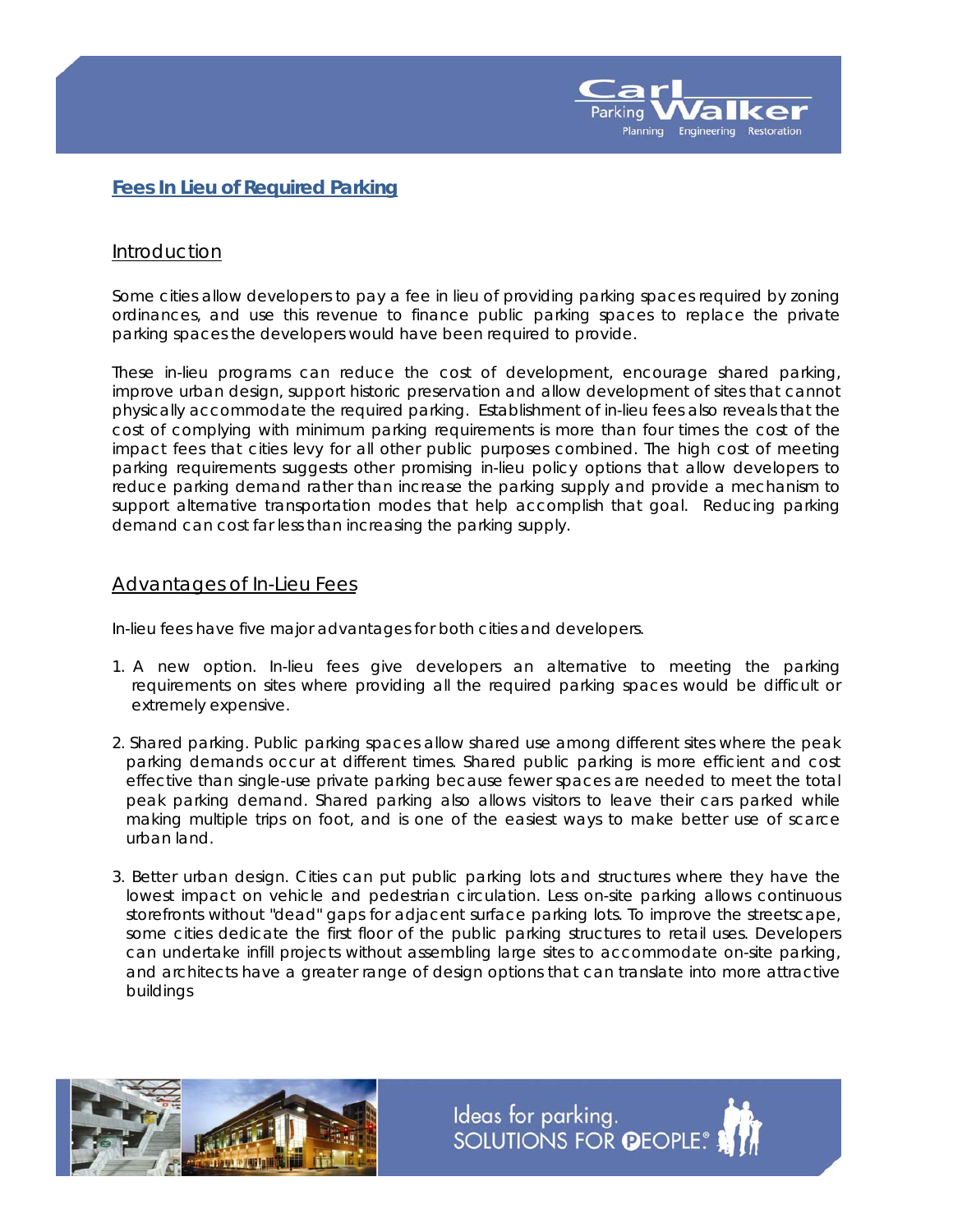

- 4. Fewer variances. Developers often request parking variances when providing the required parking would be difficult. These variances create unearned economic windfalls, granted to some but denied to others. If developers can pay cash rather than provide the required parking, cities do not have to grant parking variances and can therefore treat all developers consistently.
- 5. *Historic preservation*. In-lieu fees allow adaptive reuse of historic buildings where the new use requires additional parking that is difficult to provide. The in-lieu policy therefore makes it easier to preserve historic buildings and rehabilitate historic areas.

## Disadvantages of In-Lieu Fees

Officials in many cities recommended in-lieu fees, but some report that developers were initially skeptical. The following four points summarize the potential disadvantages mentioned by developers.

- 1. *Lack of on-site parking.* Parking is a valuable asset for any development. A lack of on-site, owner- controlled parking can reduce a development's attractiveness to tenants and customers. While a lack of on-site parking is a real disadvantage, developers who are concerned about this problem can normally provide the parking rather than pay the fee.
- 2. *High fees*. Cities may not construct and operate parking facilities as efficiently as the private sector. For example, cities may pay extra to improve the architectural design of parking lots and structures. The resulting in-lieu fees may be high. Although some cities charge high in-lieu fees, most set their in-lieu fees lower than the cost of providing a public parking space. Because the fixed cost for ramps, elevators, stairwells, and curb cuts can be spread among more spaces in large public parking structures, economies of scale in building these structures can further reduce the in-lieu fees.
- 3. *No guarantees.* Cities may intend to use the in-lieu fee revenue to finance public parking, but they do not guarantee when or where the parking spaces will be provided. To address this concern, some cities build public parking structures before receiving the in-lieu fees. The in-lieu fees are then used to retire the debt incurred to finance the structures. Other cities return the in-lieu fees if they do not provide the parking within a certain time. A city can also delay collecting the in-lieu fees until the revenue is needed to construct the public parking.
- 4. *Fewer parking spaces*. In-lieu fees will reduce the parking supply if cities provide fewer than one public parking space for each in-lieu fee paid. A smaller parking supply can put an area at a competitive disadvantage. Cities may not provide one public parking space for each inlieu fee paid, but if a city uses in-lieu fees to build public parking spaces rather than grant variances to reduce parking requirements, the

in-lieu policy will increase rather than decrease the parking supply. Even if an in-lieu policy does reduce the parking supply, shared public parking reduces the parking supply needed to meet the sum of all individual peak parking demands.



Ideas for parking.<br>SOLUTIONS FOR **O**EOPLE.®

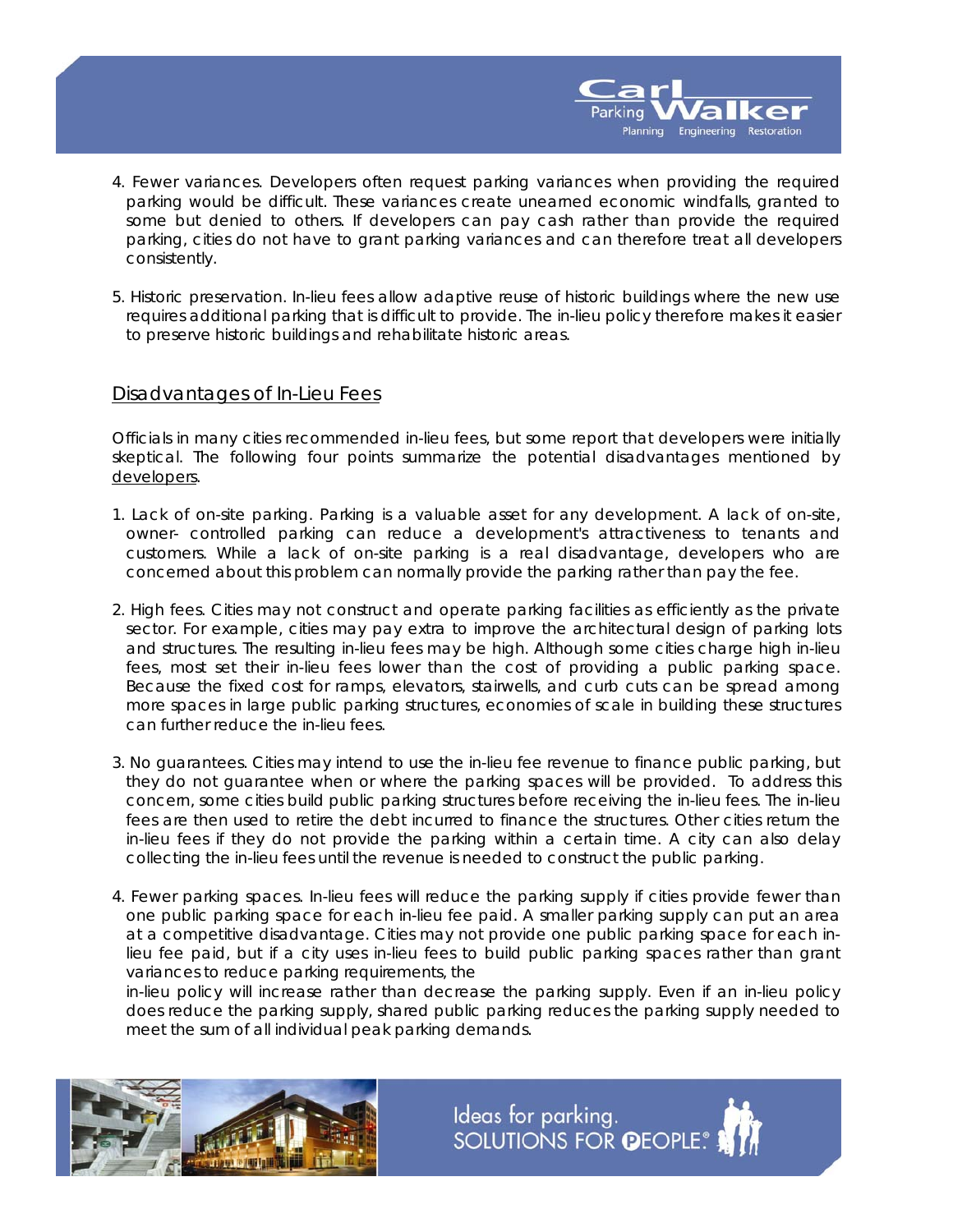

While the developers' concerns cannot be ignored, officials in most of the surveyed cities said that the fees had become a form of administrative relief for developers who do not want to provide the required parking spaces. In practice, the in-lieu fees have benefited developers by offering them an alternative to building expensive parking spaces.

## **In Lieu Parking Program Examples**

Miami's Coconut Grove, Florida (an upscale neighborhood of Miami)

Coconut Grove adopted a fee-in-lieu program in 1993 and has experienced considerable success. The fee is \$10,000 per stall, or payments of \$50/month/stall. Developers have opted out of 938 spaces, generating approximately \$3 million in revenues. The majority of the funds were used to develop a 416-space garage with ground floor retail. The fund also paid for a \$250,000 study for a downtown circulator, and \$100,000 for a Parking Mitigation Project, that included landscaping changes and installation of traffic control devices to improve parking and pedestrian access. Business licenses can be revoked after 90 days of non-payment.

#### Lake Forest, Illinois

Lake Forest has had a fee-in-lieu policy for about 15 years. All funds generated must pay for parking acquisition or development. The impetus was a desire to preserve the historic character of the downtown. The fee was recently increased from \$14,000 to \$22,000 per stall. The parking requirements are also relatively high in Lake Forest, at four spaces per thousand. Still, developers want to use the option because of the scarcity of developable land.

The city considers the program effective, and developers use the option frequently. Originally, it was an automatic opportunity for developers to pay instead of building. However, due to limited opportunities for the city to provide new facilities, they recently restricted the fee-in-lieu option to a special use permit.

#### Jackson, Wyoming

Jackson Wyoming adopted a fee-in-lieu policy in 1994, in conjunction with a new Comprehensive Plan and the adoption of parking minimums. The fee-in-lieu option was in response to concerns that the parking minimums would hinder economic development. The perstall fee ranges from \$1,000 (up to four stalls) to \$10,000 (more than 41 stalls), depending on the number of stalls being opted out. The City does not have a specific obligation regarding timeline or proximity of new parking, but the funds raised are restricted to construction of parking only.

The policy is used frequently. When the fee-in-lieu was adopted, existing properties that did not have parking were given transferable parking credits, so that even as the properties have been redeveloped, there has been no parking requirement. The City Planner interviewed felt that a Local Improvement District would have been more effective for providing parking.



Ideas for parking.<br>SOLUTIONS FOR **O**EOPLE.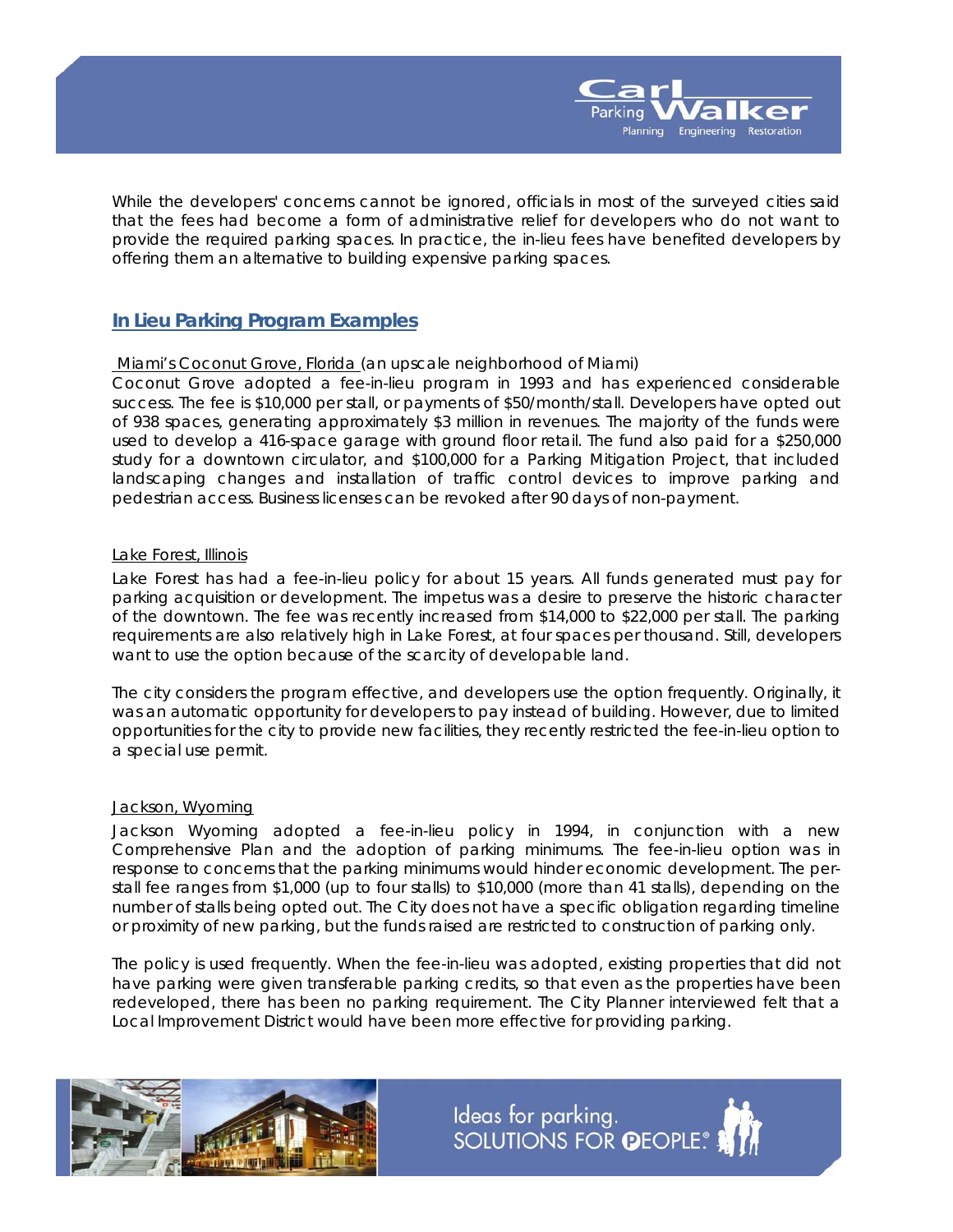

#### Bend, Oregon

Bend's policy was adopted in 1992. It was initiated due to concerns about constrained land for development. Developers have the option of building, leasing off-site, or paying the fee. The option has been used frequently but the fee was set very low (\$510 per stall). There are no specific obligations regarding timeline or proximity, but the fees must go into the parking fund and can pay for parking only (no TDM) either in or adjacent to the CBD. They are currently having their policy evaluated, with consideration of increased fee. The limited funds generated have become problematic with expectations from property owners for the city to provide for parking.

#### Skokie, Illinois

Skokie adopted its fee-in-lieu policy in 1976. It was used primarily in the early 1980s, and once in the 90s, but not since. The city has high downtown vacancy rates (up to 40%), and parking shortages was not severe. The impetus for the policy was a desire to maintain the urban landscape, and to keep employee parking in the periphery of the core. The fee was set at \$3,500, which most businesses consider "outrageous". There were no specific guarantees regarding proximity, timeline, etc, but the money was limited to parking only. Developers do not have an option to variance out: they must either build parking or pay the fee. With adoption of a downtown redevelopment plan, the parking requirements were modified to a uniform one stall per 400 sf (commercial) and one per unit (residential). Most of the development recently has been mixed use with residential, so developers have provided parking.

#### Kirkland, Washington

The City of Kirkland adopted a fee-in-lieu policy in the late 1970s for use in the downtown core. The fee is set at \$6,000 per stall, and has generated approximately \$300,000. Some of the funds were used to conduct various parking studies. In addition, a portion of the funds was contributed to a parking structure the city recently built, but was not a significant share. The city has no specific obligations regarding proximity or timeline, but has not had problems with expectations on the part of property owners. The impetus was to reduce create shared parking facilities. The primary use of the program has been for changes in existing properties to uses that require more parking (such as changing retail to restaurant). It has not been used for new development or redevelopment projects, and therefore the funds generated have been limited.

#### City of Parksville, BC Canada

The City of Parksville adopted the following specific amendments to their cash-in-lieu parking program:

Within the area identified as "Downtown Core" on Schedule "B" of the Official Community Plan, the Municipal Council will accept cash payment in lieu of the provision of onsite parking in the amount of \$9,800.00 per space. (AMENDMENT BYLAW NO. 2000.25)



Ideas for parking.<br>SOLUTIONS FOR **O**EOPLE.

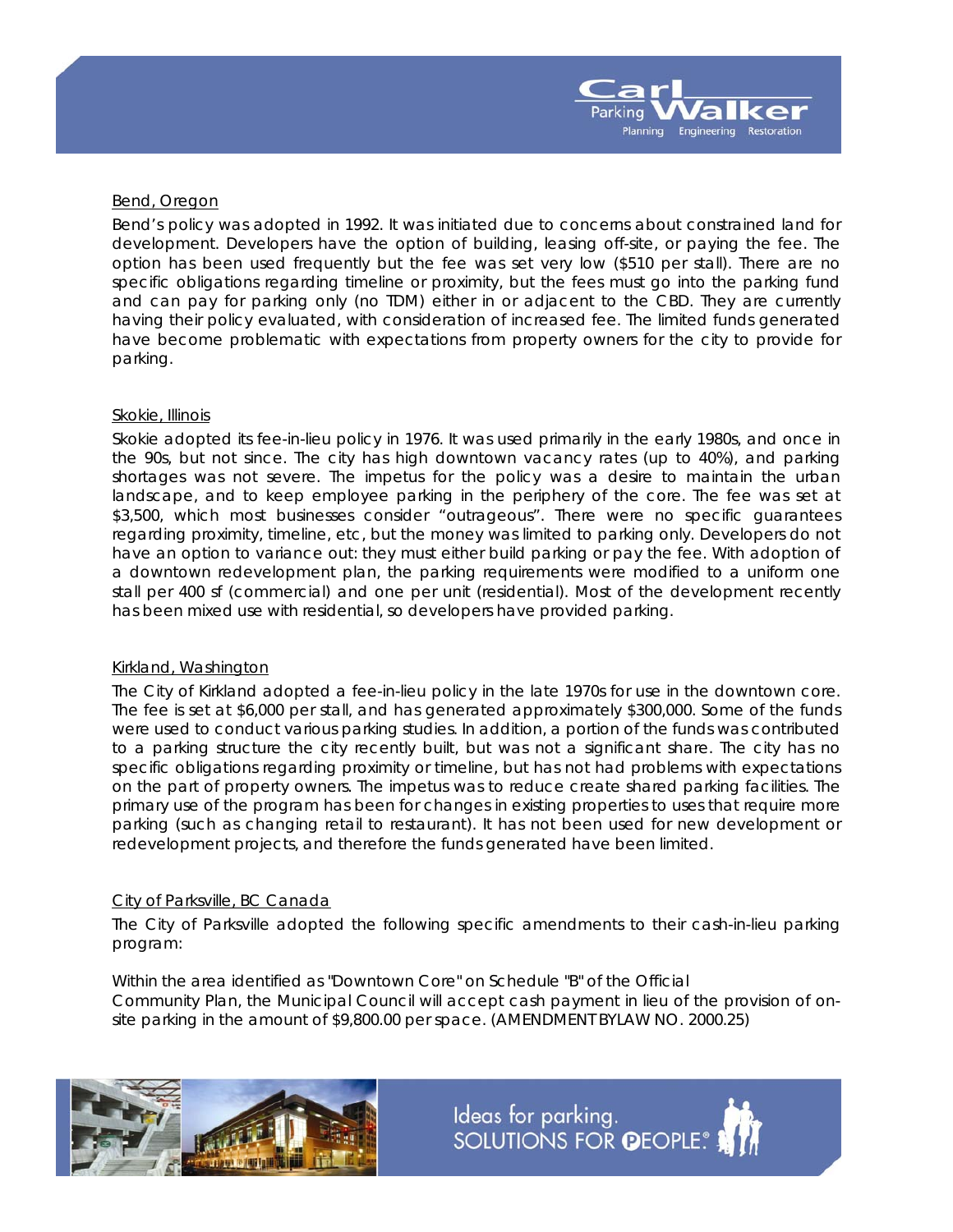

Notwithstanding the foregoing, 100% of the parking requirement may be met through cash-inlieu payment or a combination of cash payment in lieu of parking and the provision of on-site parking is acceptable. (Amendment Bylaw No. 2000.25)

All monies received pursuant to the requirements of this Section shall be placed in a reserve fund established under Section 378 of the Municipal Act for the provision of new and existing off-street parking space, and the City shall use such funds only for that purpose.

The requirements contained in this Section shall not be applied to any land, building or structure existing at the date of the adoption of this Bylaw so long as the land, building or structure continues to be put to a use which does not require more off-street parking spaces than were required of the use existing at the time this Bylaw was adopted.

## **How Cities Set the Fees**

Cities use two basic approaches to set their in-lieu fees. The first is to calculate the appropriate fee per space on a case-by-case basis for each project. The second is to have a uniform fee per space for all projects.

One city has employed both methods. Until 1994, Beverly Hills used the first approach – a specific fee for each project. The in-lieu fee for a project was the estimated land-and-construction cost per space to build a nearby public parking structure. Between 1978 and 1992, developers paid in-lieu fees for 52 parking spaces. The per-space fee set for each project was the sum of (1) the value of 60 square feet of land within a 300 foot radius of the site, and (2) the average construction cost per space in municipal parking structures. The average fee was \$37,000 per space, and the highest was \$53,000 per space. Therefore, in the extreme case, a developer was willing to pay the city \$53,000 for the right not to provide a parking space (Beverly Hills 1992).

This case-by-case procedure required a land-value appraisal to estimate the cost of public parking near each project that applied to pay the fee. After waiting four to six months to be notified of the fee, applicants usually appealed to the City Council to reduce it. Developers complained that not knowing the fee until after the appraisal created uncertainty in project planning. The case-by-case approach was complicated, time-consuming, and expensive.

To address these problems, Beverly Hills adopted the second approach in 1994 – it set uniform fees for all projects. These new fees are easier for the city to administer and for developers to use. Developers can easily incorporate the fee in a financial analysis and decide whether to provide the required parking or pay the fee. Thirty-seven of the 46 surveyed cities set uniform fees, probably because of their certainty, simplicity, and equity. Most cities' in-lieu fees do not cover the full cost of providing a public parking space. Cities aim to set their fees high enough to pay for public parking, yet low enough to attract development. Most cities have no explicit policy, regarding how often to revise their fees, and some cities' fees have not changed for many years. A few cities automatically link their fees to an index of construction costs. For example, Beverly Hills and Palo Alto adjust their fees annually by the ENR Construction Cost Index, a measure of cost inflation in the construction industry.



Ideas for parking.<br>SOLUTIONS FOR **O**EOPLE.®

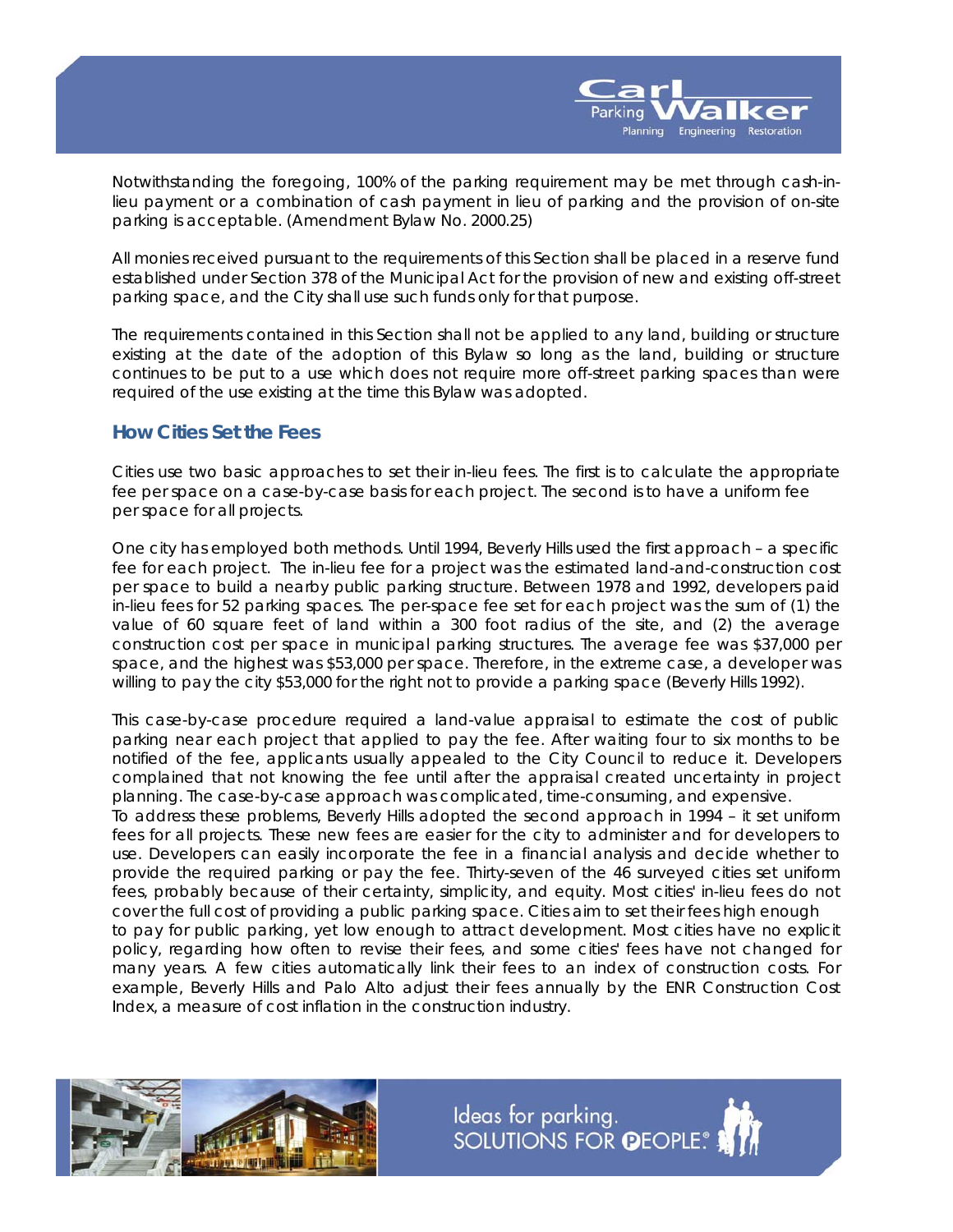

Kirkland has two unusual in-lieu options. Developers can pay \$6,000 per parking space not provided, and the subsequent owners must purchase one parking permit in a public lot for every three spaces not provided (because the city estimates that employees use one-third of the required parking spaces). Alternatively, developers pay no initial in-lieu fee but subsequent owners must purchase a parking permit in a public lot for each space not provided. This annual option reduces the capital cost of development and encourages the use of public parking. A property owner may cancel the annual agreement at any time by providing the required on-site parking.

German cities often have a graduated schedule of in-lieu fees (Ablösebeträge). The fees are highest in the city center and decline with distance from the center. For example, Hamburg's fee is \$20,705 per parking space in the city center, and \$11,300 in the area surrounding the center.

Vancouver has the most sophisticated method for calculating its in-lieu fee (\$9,708 per space). This fee is the parking subsidy implicit in constructing a new public parking space, as measured by: (1) the land-and-construction cost per space in a public parking structure, minus (2) the present discounted value of the net operating income per space during the expected 30-year life of the structure, minus (3) the present discounted value of the residual property value of the structure, per space, after 30 years. The in-lieu fee is thus the expected net present cost per space – all parking costs minus all parking revenues – over the structure's life. Developers who pay the fees do not subsidize the city, and the city does not subsidize developers. Instead, developers subsidize parking.

To summarize, some cities set the fees on a case-by-case basis, but most set uniform fees for all development. Cities use a wide variety of methods to set their in-lieu fees, which range from \$2,000 to \$27,520 per parking space not provided.

## **Who Decides Whether to Provide Parking or Pay Fee?**

Most cities allow developers to choose whether to pay the fee or provide the parking, but a few cities require developers to pay the fee rather than provide the parking. Officials in these latter cities cited several reasons for requiring developers to pay the fees: to centralize parking facilities, put more of the parking supply under public management, encourage shared parking, discourage the proliferation of surface parking lots, emphasize continuous shop fronts, improve pedestrian circulation, reduce traffic congestion, and improve urban design. Some cities allow property owners to remove existing required spaces by paying in-lieu fees. This option consolidates scattered parking spaces, facilitates reinvestment in older buildings, and encourages more efficient use of scarce land previously committed to surface parking.

Most American cities reduce their parking requirements in the central business district (CBD). In contrast, German cities often have uniform parking requirements throughout the city, but allow developers in the CBD to provide only part of the required parking, and require them to pay fees for the rest.

For example, developers may provide at most 25 percent of the parking required for land uses in the center of Hamburg, and must pay fees in lieu of providing the rest of the parking.



Ideas for parking. SOLUTIONS FOR **OEOPLE**.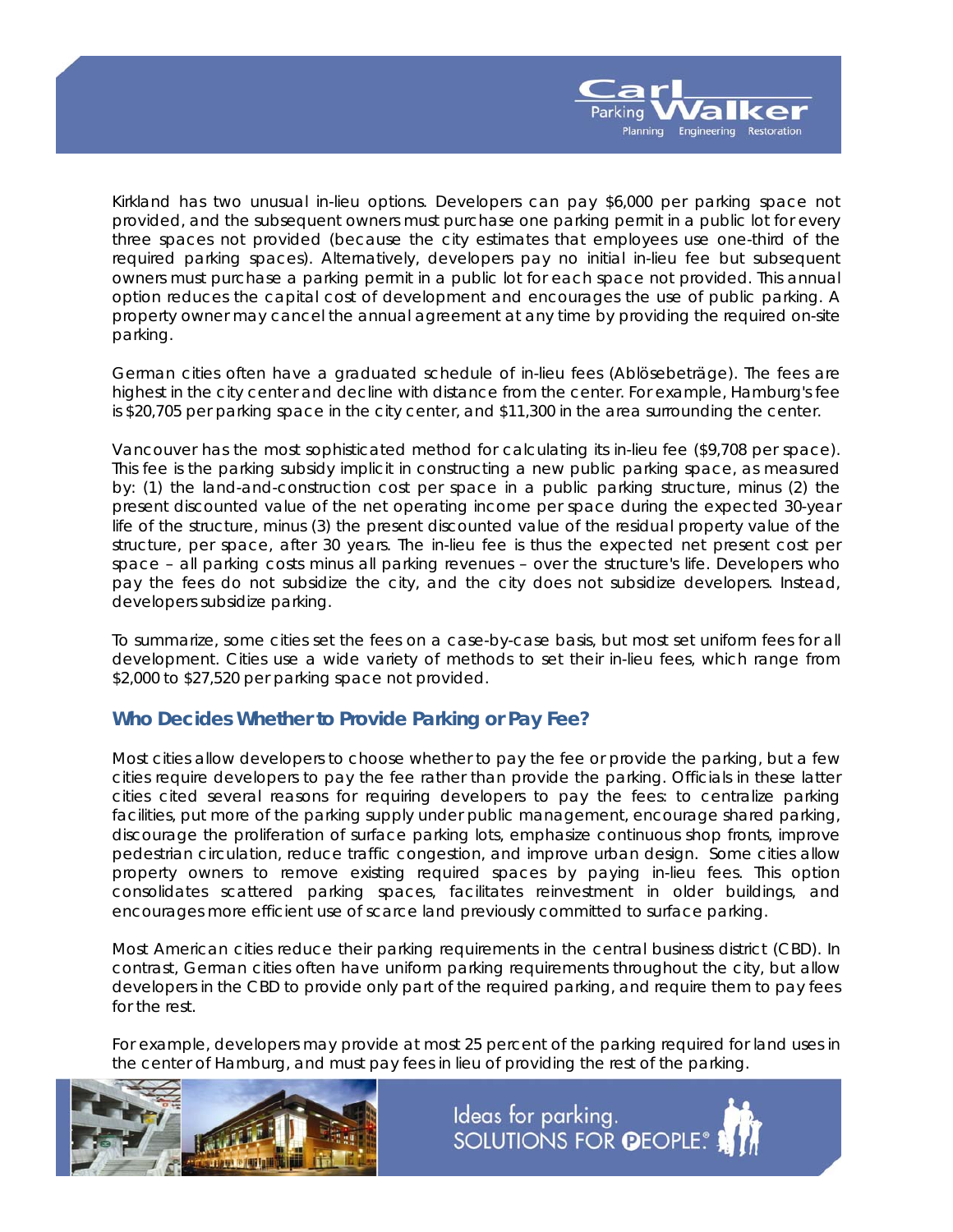

In-lieu fees in the United States are legally justified by the nexus between the fees and the cost of providing public parking spaces. American cities therefore offer the in-lieu option only where they are prepared to spend the fee revenue to provide new public parking facilities. The nexus argument does not necessarily imply that the in-lieu revenue must be used to provide public parking, however, because a variety of transportation improvements can substitute for more parking. For example, British and German cities often use the in-lieu revenue to improve public transportation.

## **THE IMPACT FEES IMPLICIT IN MINIMUM PARKING REQUIREMENTS**

In some ways, parking requirements resemble impact fees. Many cities require developers to pay impact fees to finance public infrastructure – such as roads and schools – that development makes necessary. In Regulation for Revenue, Alan Altshuler and José Gómez-Ibáñez (1993) define these impact fees as "mandated expenditures by private land developers, required as a price for their obtaining regulatory permits, in support of infrastructure and other public services" (vii).

Parking requirements resemble impact fees because developers provide the required infrastructure – parking spaces – to obtain building permits. In-lieu parking fees also resemble impact fees because developers pay the fees to obtain building permits, and cities then use the revenue to pay for public infrastructure – parking spaces– that the development makes necessary. When cities require developers to pay the fees rather than provide the parking, the in-lieu fees are impact fees.

We can use the in-lieu fees to estimate the impact fees implicit in parking requirements. Impact fees are usually levied per square foot of building area, while in-lieu fees are levied per required parking space not provided. To compare in-lieu fees with impact fees, we must first convert the in-lieu fees into a cost per square foot of building area. We can do this because cities usually require parking spaces in proportion to building area (on the assumption that building area determines parking demand). The in-lieu parking fees per square foot of building area reveal the impact fees implicit in the parking requirements themselves.



Ideas for parking.<br>SOLUTIONS FOR @EOPLE.®

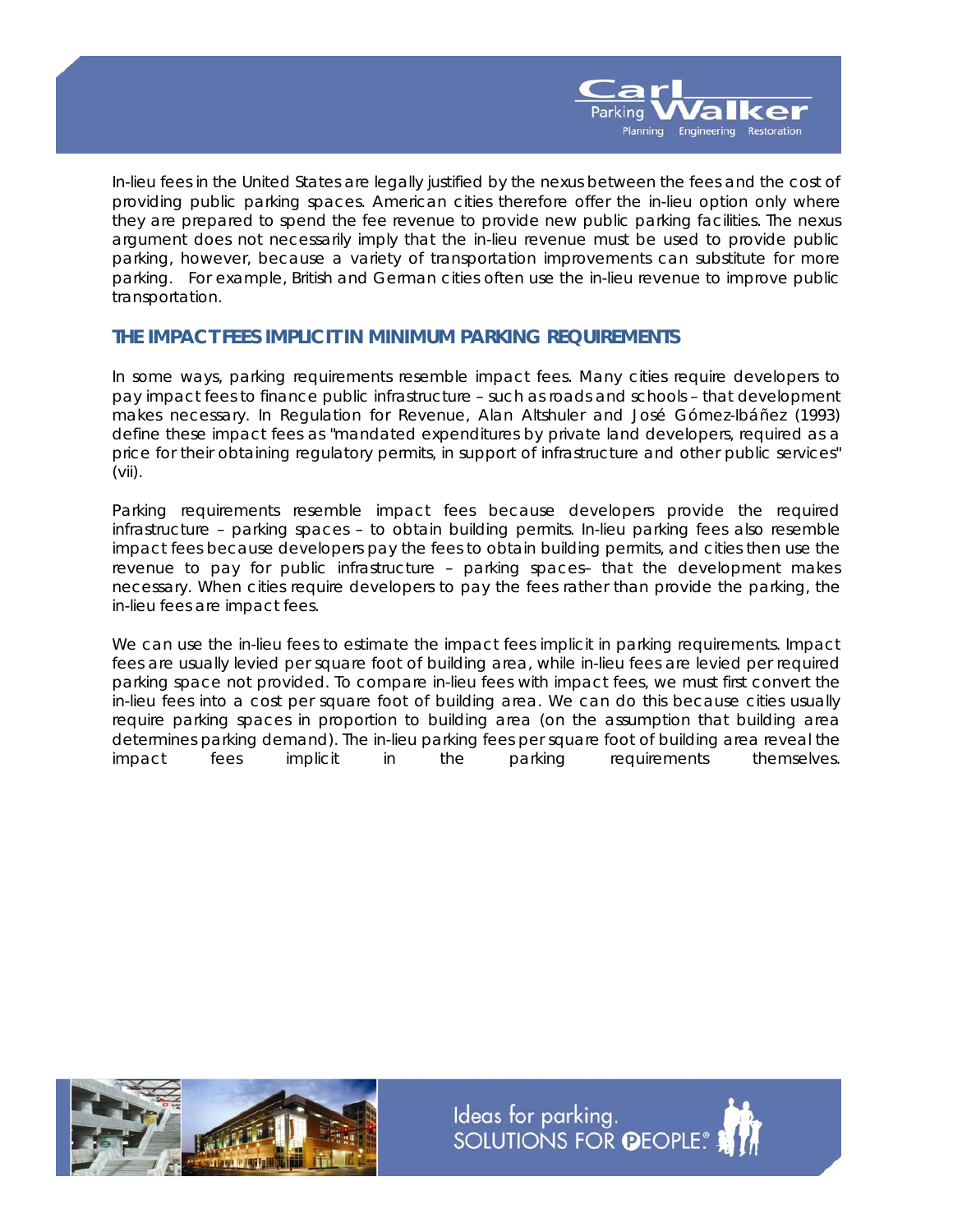

| CITY                         | <b>IN-LIEU</b><br>PARKING FEE | LAND USE           | PARKING            | PARKING<br>REQUIREMENT IMPACT FEE |  |
|------------------------------|-------------------------------|--------------------|--------------------|-----------------------------------|--|
|                              | (5/space)                     |                    | (spaces per        | (\$/square foot)                  |  |
|                              |                               |                    | 1,000 square feet) |                                   |  |
| (1)                          | (2)                           | (3)                | (4)                | $(5)=(2)X(4)1,000$                |  |
|                              |                               |                    |                    |                                   |  |
|                              |                               |                    |                    |                                   |  |
| Palo Alto, Calif.            | \$17,848                      | Offices<br>Offices | 4.0<br>2.9         | \$71                              |  |
| Beverly Hills, Calif.        | \$20,180                      | Offices            | 3.3                | \$59<br>\$55                      |  |
| Walnut Creek, Calif.         | \$16,373                      |                    |                    |                                   |  |
| Kingston upon Thames, U.K.   | \$20,800                      | Offices            | 2.3                | \$48                              |  |
| Carmel, Calif.               | \$27,520                      | Offices<br>Offices | 1.7                | \$46                              |  |
| Mountain View, Calif.        | \$13,000                      | Offices            | 3.0                | \$39                              |  |
| Sutton, UK                   | \$13,360                      | <b>Offices</b>     | 2.7<br>2.3         | \$36<br>\$33                      |  |
| Harrow, UK                   | \$14,352                      | Offices            | 1.5                |                                   |  |
| Hamburg, Germany             | \$20,705                      |                    |                    | \$32                              |  |
| Lake Forest. III.            | \$9,000                       | Offices<br>Offices | 3.5<br>4.4         | \$32                              |  |
| Mill Valley, Calif.          | \$6,751                       | Offices            | 3.1                | \$30                              |  |
| Palm Springs, Calif.         | \$9,250                       | Offices            | 2.2                | \$28                              |  |
| Revkjavik, Iceland           | \$13,000                      | <b>Offices</b>     | 2.9                | \$28                              |  |
| Claremont, Calif.            | \$9,000                       |                    |                    | \$26                              |  |
| Concord, Calif.              | \$8.500                       | Offices            | 2.9                | \$24                              |  |
| Davis, Calif.                | \$8,000                       | Offices            | 2.5                | \$20                              |  |
| Orlando, Fla.                | \$9,883                       | Offices            | 2.0                | \$20                              |  |
| Kitchener, Ontario           | \$14,599                      | Offices            | 1.3                | \$19                              |  |
| Chapel Hill, N.C.            | \$7,200                       | Offices            | 2.5                | \$18                              |  |
| Kirkland, Wash.              | \$6,000                       | <b>Offices</b>     | 2.9                | \$17                              |  |
| Hermosa Beach, Calif.        | \$6,000                       | Offices            | 2.6                | \$16                              |  |
| Berkelev, Calif.             | \$10,000                      | Offices            | 1.5                | \$15                              |  |
| Burnaby, British Columbia    | \$7,299                       | Offices            | 2.0                | \$15                              |  |
| Vancouver, British Columbia  | \$9,708                       | Offices            | 1.0                | \$10                              |  |
| State College, Penn.         | \$5,850                       | Offices            | 1.3                | \$8                               |  |
| Ottawa, Ontario              | \$10,043                      | <b>Offices</b>     | 0.7                | \$7                               |  |
| Calgary, Alberta             | \$9,781                       | Offices            | 0.7                | \$7                               |  |
| Port Elizabeth, South Africa | \$1,846                       | Offices            | 2.3                | \$4                               |  |
| Waltham Forest, U.K.         | \$2,000                       | <b>Offices</b>     | 0.9                | \$2                               |  |
| MEAN                         | \$11,305                      |                    | 2.3                | \$26                              |  |
| MEDIAN                       | \$9,781                       |                    | 2.3                | \$24                              |  |
|                              |                               |                    |                    |                                   |  |

ln-lieu fees and parking requirements are for the city center in 1996. In-lieu fees and impact fees are expressed in US\$.<br>To obtain the parking requirement in spaces per 100 square meters, multiply the required spaces in C

**Minimum Parking Requirements Considered as Impact Fees (for office buildings)**



Ideas for parking.<br>SOLUTIONS FOR **O**EOPLE: A TH

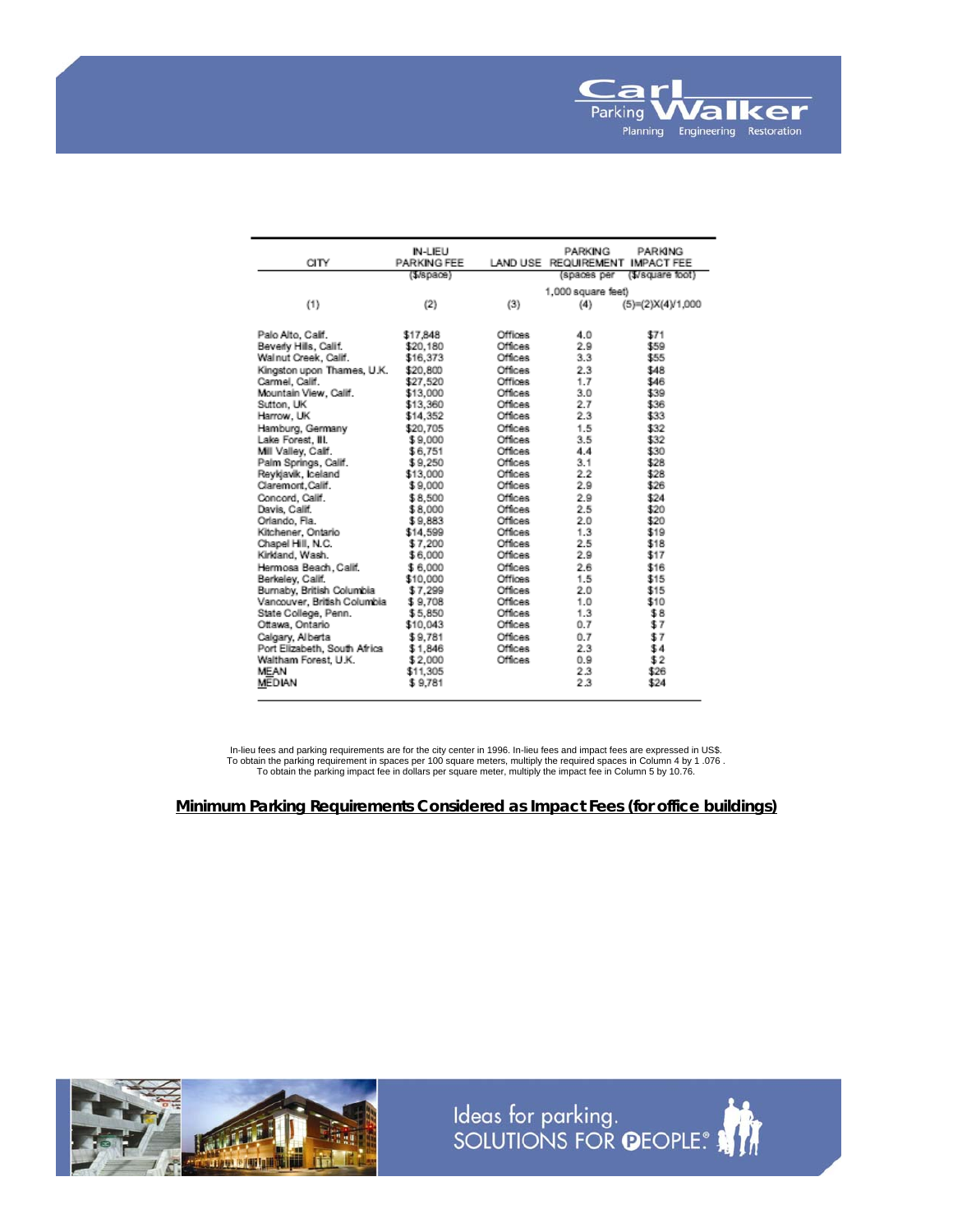$\blacksquare$ kina Planning Engineering Restoration

| CITY                         | <b>IN-LIEU</b><br>PARKING FEE | LAND USE               | PARKING<br><b>REQUIREMENT</b>                         | PARKING<br><b>IMPACT FEE</b>  |
|------------------------------|-------------------------------|------------------------|-------------------------------------------------------|-------------------------------|
| (\$Vspace)                   |                               |                        | (\$/square foot)<br>(spaces per<br>1,000 square feet) |                               |
| (1)                          | (2)                           | (3)                    | (4)                                                   | $(5)= (2) \times (4) / 1,000$ |
| Beverly Hills, Calif.        | \$20,180                      | Restaurant             | 22.2                                                  | \$448                         |
| Palm Springs, Calif.         | \$9.250                       | Cabaret                | 28.6                                                  | \$264                         |
| Mountain View, Calif.        | \$13,000                      | Assembly Hall          | 18.0                                                  | \$234                         |
| Kingston upon Thames, U.K.   | \$20,800                      | Food Superstore        | 7.7                                                   | \$160                         |
| Davis, Calif.                | \$8,000                       | Funeral Home           | 20.0                                                  | \$160                         |
| Suttan, U.K.                 | \$13,360                      | Food Superstore        | 8.5                                                   | \$114                         |
| Kitchener, Ontario           | \$14,599                      | Manufacturing          | 7.7                                                   | \$112                         |
| Calgary, Alberta             | \$9.781                       | <b>Billiard Parlor</b> | 10.3                                                  | \$101                         |
| Ottawa, Ontario              | \$10,043                      | Church                 | 9.8                                                   | \$98                          |
| Claremont, Calif.            | \$9,000                       | Theater                | 10.0                                                  | \$90                          |
| Hermosa Beach, Calif.        | \$6,000                       | Theater                | 13.0                                                  | \$78                          |
| Burnaby, British Columbia    | \$7,299                       | ArtGallery             | 10.3                                                  | \$75                          |
| Palo Alto, Calif.            | \$17,848                      | All Uses               | 4.0                                                   | \$71                          |
| Mill Valley, Calif.          | \$6.751                       | Assembly Hall          | 10.0                                                  | \$68                          |
| Harrow, U.K.                 | \$14,352                      | Garden Center          | 4.6                                                   | \$67                          |
| Hamburg, Germany             | \$20,705                      | Garden Center          | 3.1                                                   | \$64                          |
| Walnut Creek, Calif.         | \$16,373                      | Nonresidential         | 3.3                                                   | \$55                          |
| Kirkland, Wash.              | \$6,000                       | Restaurant             | 8.0                                                   | \$48                          |
| Carmel, Calif.               | \$27,520                      | Commercial             | 1.7                                                   | \$47                          |
| Concord, Calif.              | \$8,500                       | Restaurant             | 4.0                                                   | \$34                          |
| Port Elizabeth, South Africa | \$1,846                       | Recreation Hall        | 18.6                                                  | \$34                          |
| Reykjavik, Iceland           | \$13,000                      | Nonresidential         | 22                                                    | \$28                          |
| Lake Forest, III.            | \$9,000                       | Restaurant             | 2.5                                                   | \$23                          |
| Orlando, Fla.                | \$9,883                       | Nonresidential         | 2.0                                                   | \$20                          |
| Chapel Hill, N.C.            | \$7,200                       | Offices                | 2.5                                                   | \$18                          |
| Berkeley, Calif.             | \$10,000                      | Nonresidential         | 1.5                                                   | \$15                          |
| Vancouver, British Columbia  | \$9,708                       | Nonresidential         | 1.0                                                   | \$10                          |
| Waltham Forest, U.K.         | \$2,000                       | Shops                  | 4.5                                                   | \$9                           |
| State College, Penn.         | \$5,850                       | All Uses               | 1.3                                                   | \$8                           |
| <b>MEAN</b>                  | \$11,305                      |                        | 8.3                                                   | \$88                          |
| <b>MEDIAN</b>                | \$9,781                       |                        | 7.7                                                   | \$67                          |

In-lieu fees and parking requirements are for the city center in 1996. In-lieu fees and impact fees are expressed in US\$. To obtain the parking requirement in spaces per 100 square meters, multiply the required spaces in Column 4 by 1.076. To obtain the parking impact fee in dollars per square meter, multiply the numbers in Column 5 by 10.76.<br>The land uses are those with the highest minimum parking requirements in each city.

#### **Minimum Parking Requirements Considered as Impact Fees (for land uses with the highest parking requirements)**

The average parking impact fee for the U.S. cities in the Table above is \$31 per square foot, which dwarfs the impact fees levied for all other public purposes. A 1991 survey of 100 U.S. cities found that the impact fees for all purposes (roads, schools, parks, water, sewers, flood control, and the like) averaged \$6.97 per square foot of office buildings (see Altshuler and José Gómez-Ibáñez 1993, 40). The average parking impact fee for office buildings is thus 4.4 times the average impact fee for all other public purposes combined. If impact fees reveal a city's priorities for public services, many cities' highest priority is free parking.



Ideas for parking.<br>SOLUTIONS FOR @EOPLE.®